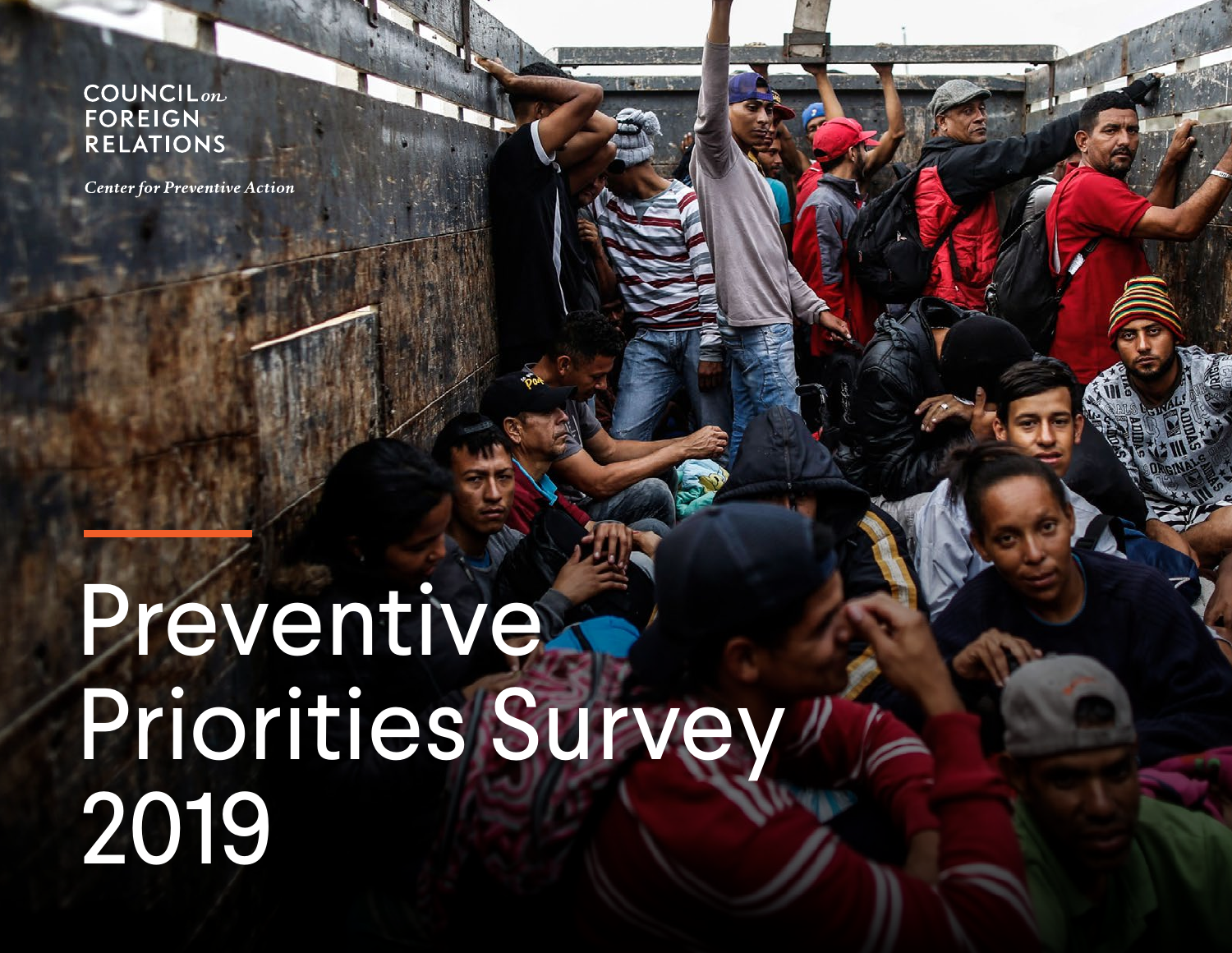The Preventive Priorities Survey was made possible by a generous grant from Carnegie Corporation of New York. The statements made and views expressed are solely the responsibility of the Center for Preventive Action.

Copyright © 2018 by the Council on Foreign Relations® Inc. All rights reserved. Printed in the United States of America.

This publication may not be reproduced in whole or in part, in any form beyond the reproduction permitted by Sections 107 and 108 of the U.S. Copyright Law Act (17 U.S.C. Sections 107 and 108) and excerpts by reviewers for the public press, without express written permission from the Council on Foreign Relations.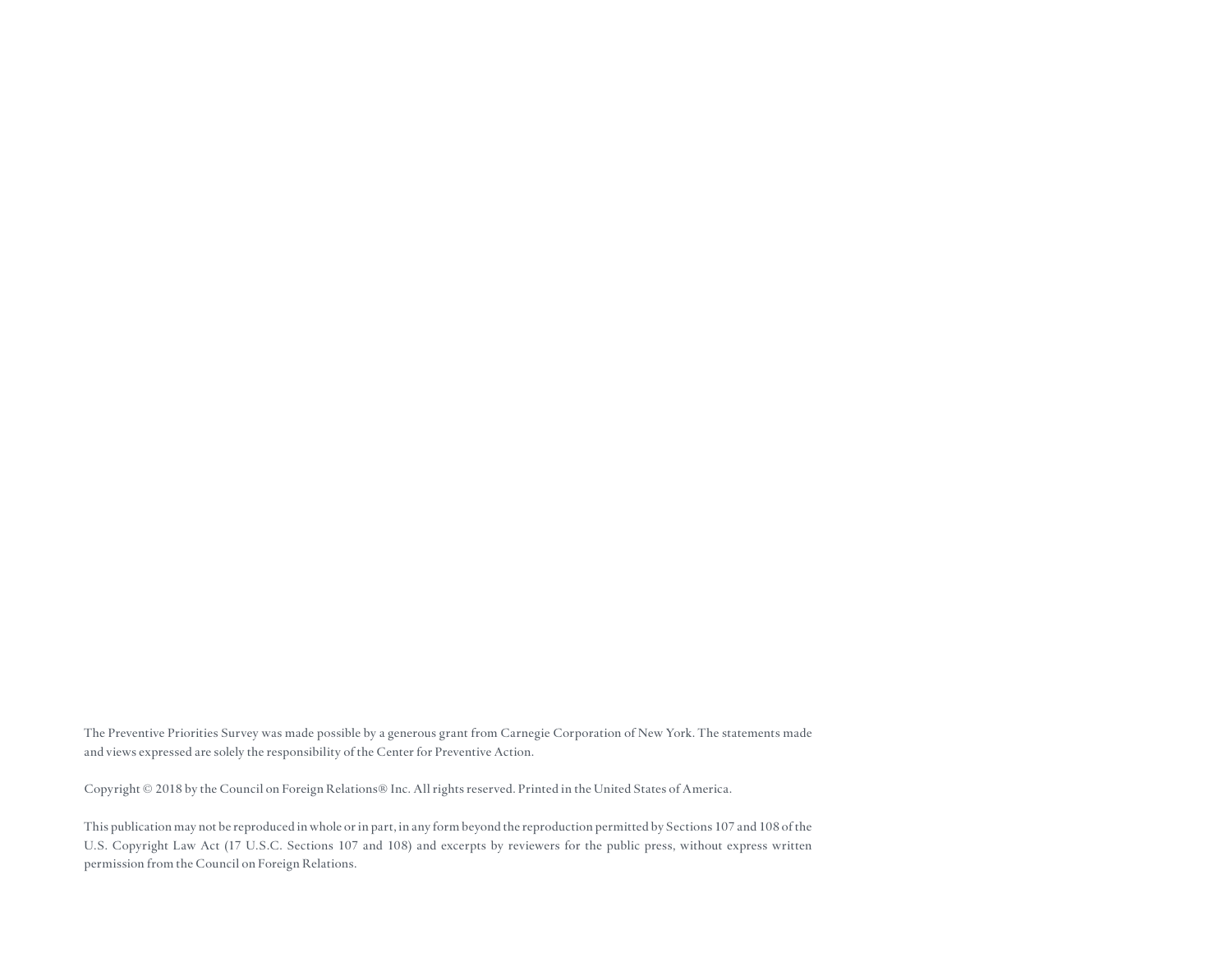## **COUNCIL**<sub>on</sub> **FOREIGN RELATIONS**

**Center for Preventive Action** 

# Preventive Priorities Survey 2019

Paul B. Stares, *General John W. Vessey Senior Fellow for Conflict Prevention Director, Center for Preventive Action*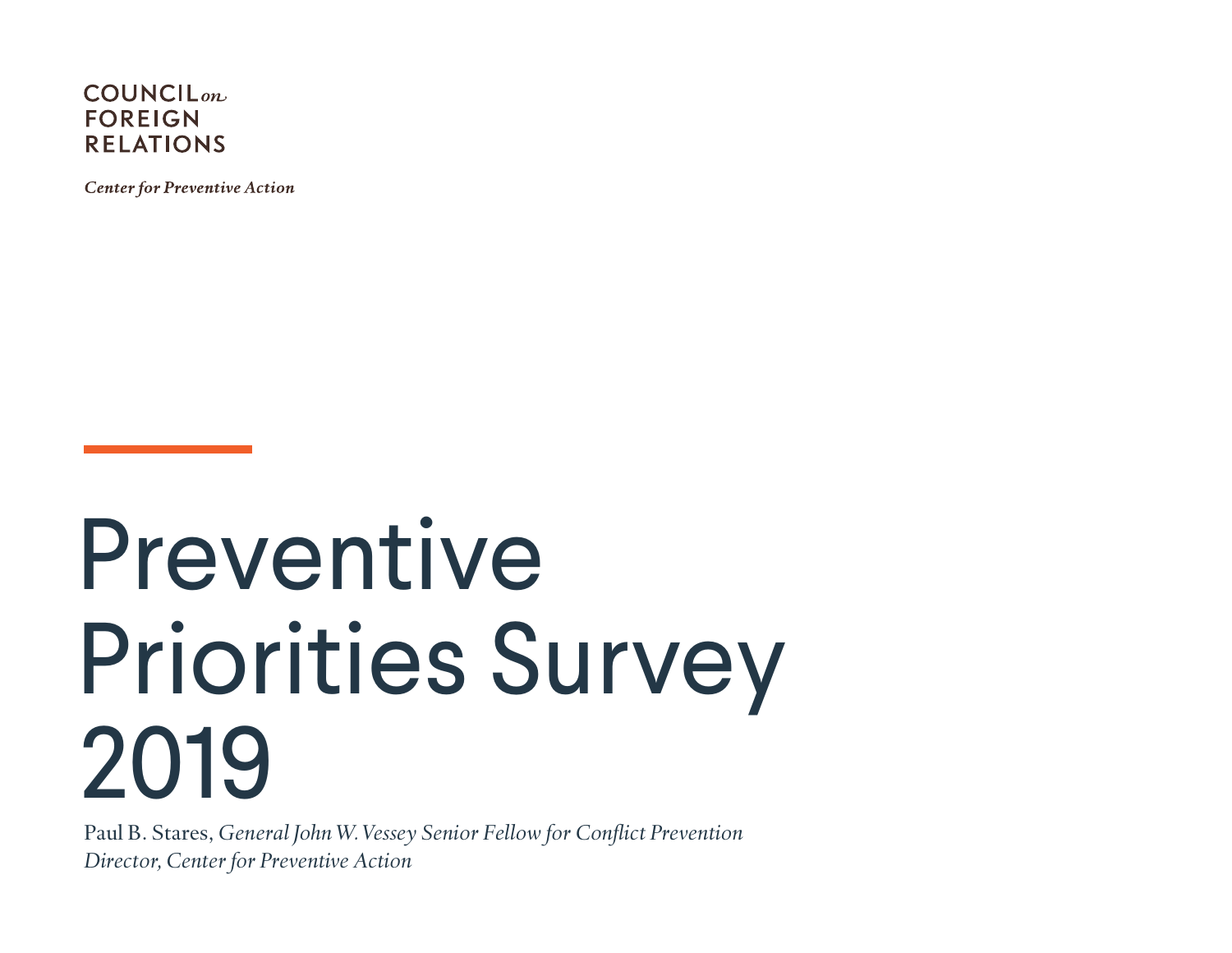The Center for Preventive Action's annual Preventive Priorities Survey (PPS) evaluates ongoing and potential conflicts based on their likelihood of occurring in the coming year and their impact on U.S. interests. The PPS aims to help the U.S. policymaking community prioritize competing conflict prevention and crisis mitigation demands.

To learn more about ongoing conflicts, visit the Global Conflict Tracker at [cfr.org/globalconflicttracker.](http://cfr.org/globalconflicttracker)

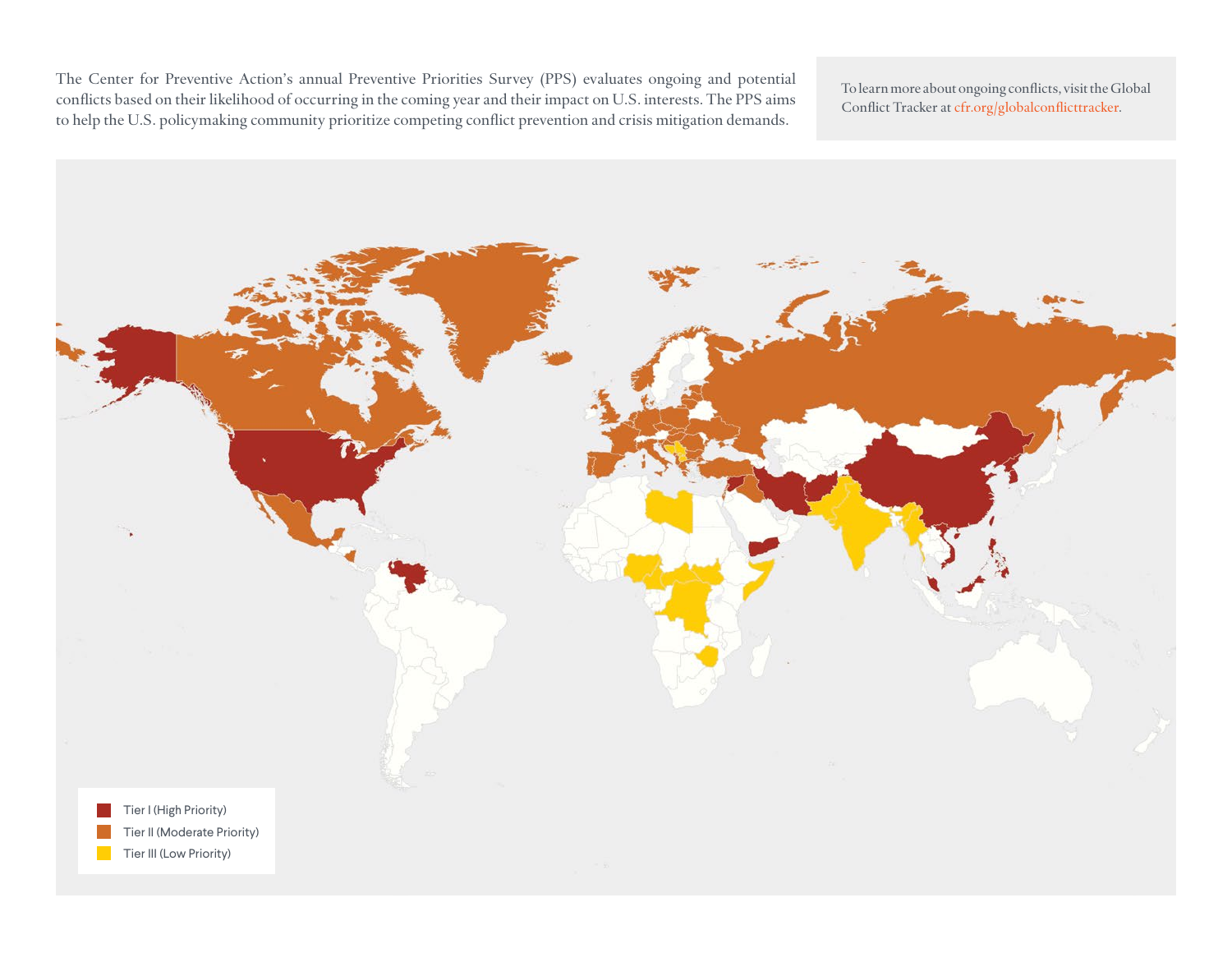## About the Preventive Priorities Survey

The Donald J. Trump administration has yet to confront a serious international crisis in which the president has had to wrestle with the agonizing decision over whether to commit the United States to a new and potentially costly military intervention. Previous presidents have not been so fortunate and, with the world growing more disorderly in a variety of ways, it is reasonable to assume that it is only a matter of time before the Trump administration will face its first major crisis.

Such events can seemingly come out of nowhere and leave officials scrambling to react as best they can. In many cases, though, the warning signs are in plain sight, and officials can make preparations to hedge against the growing risk of a crisis. Better still, they can try to steer the anticipated course of events away from danger.

More often than not, however, officials are too consumed fulfilling their day-to-day responsibilities to give much thought to hypothetical events. Furthermore, the range of potential concerns can appear limitless and leave officials without a clear sense as to where they should focus their attention given how little time and energy they can devote to taking precautionary measures.

With the dual goals of alerting U.S. policymakers to prospective international crises and helping them choose which ones to prioritize, the Center for Preventive Action



*Ukrainian Air Assault Forces take part in military drills near Zhytomyr, Ukraine, on November 21, 2018. (Gleb Garanich/Reuters)*



*An Afghan National Army soldier keeps watch at a checkpoint on the Ghazni–Kabul highway in Afghanistan on August 14, 2018. (Mohammad Ismail/Reuters)*

(CPA) at the Council on Foreign Relations has surveyed foreign policy experts for their collective judgments on these issues every year since 2008. After first soliciting the public for suggestions of potential developments in the coming year that warranted inclusion in the survey, we produced a list of the top thirty contingencies. We then asked survey respondents to assess each of the contingencies in terms of its likelihood and potential impact on U.S. interests. Given how subjective such judgments can be, we provided guidelines to help respondents evaluate each contingency in a consistent and rigorous fashion. The results were then aggregated and the contingencies sorted into three tiers of relative priority for preventive action.

The results of this exercise should be interpreted with care for three reasons. First, the survey only included contingencies of a certain type—those where U.S. military force could plausibly be employed. We excluded, therefore, many potential crises that could harm U.S. interests but are not inherently violent, such as

economic or health-related events and potential natural or man-made disasters where the use of force is unlikely. Second, we excluded domestic sources of unrest and conflict within the United States, while recognizing that this is a growing concern. Respondents were given the opportunity, however, to write in additional contingencies that they believed warranted attention. We have included their most common suggestions as noted concerns.

Third, the results reflect expert opinion at the time the survey was conducted in early November 2018. The world is a dynamic place, and so assessments of risk and the ordering of priorities should be regularly updated, which CPA does with its Global Conflict Tracker interactive, accessible at [cfr.org/globalconflicttracker.](http://cfr.org/globalconflicttracker)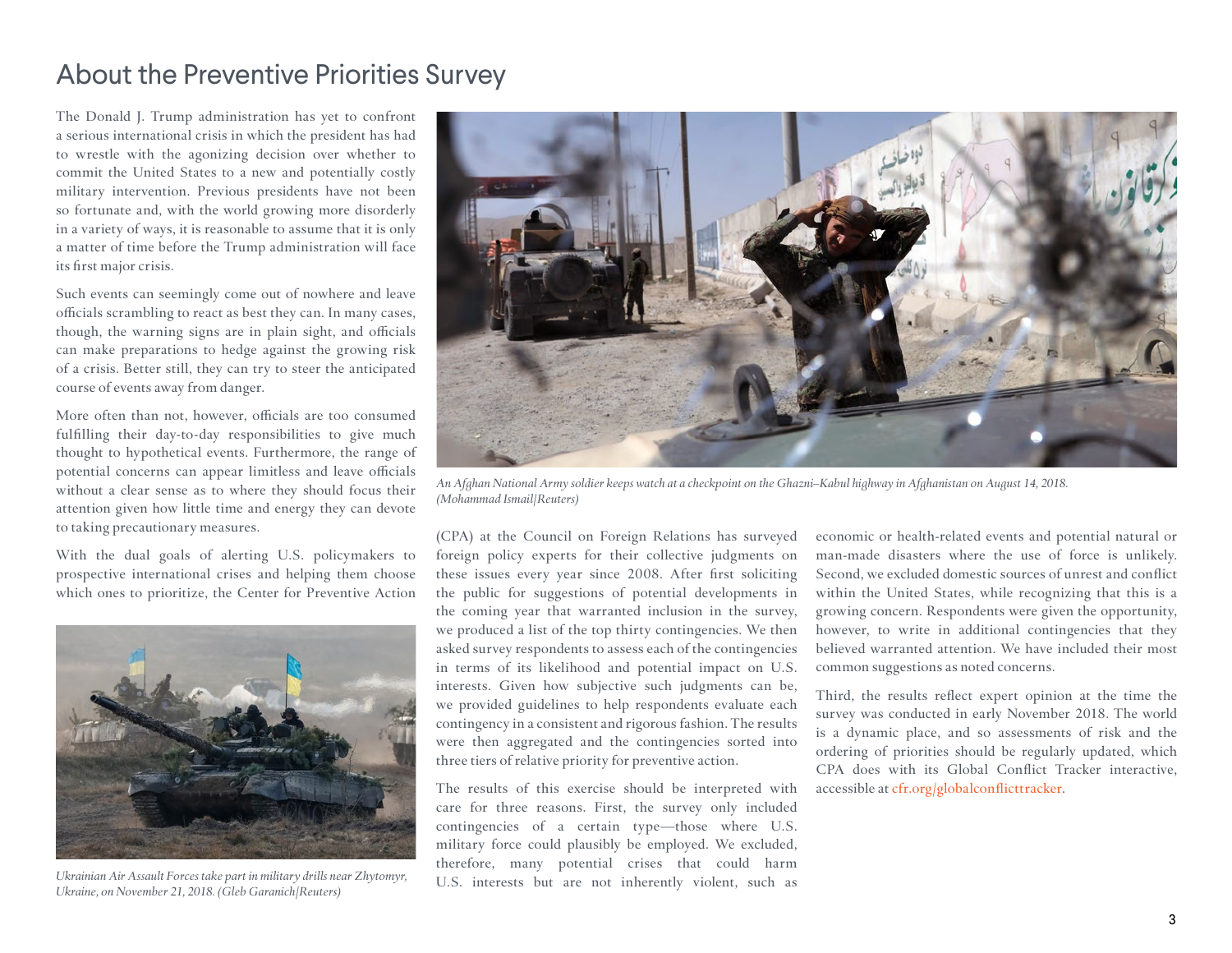## Methodology

The Center for Preventive Action carried out the 2019 PPS in three stages:

#### **1. Soliciting PPS Contingencies**

In early October 2018, CPA harnessed various social media platforms to solicit suggestions about possible conflicts to include in the survey. With the help of the Council on Foreign Relations' in-house regional experts, CPA narrowed down the list of possible conflicts from nearly one thousand suggestions to thirty contingencies deemed both plausible over the next twelve months and potentially harmful to U.S. interests.

#### **2. Polling Foreign Policy Experts**

In early November, the survey was sent to over six thousand U.S. government officials, foreign policy experts, and academics, of whom about five hundred responded. Each was asked to estimate the impact on U.S. interests and likelihood of each contingency according to general guidelines (see risk assessment definitions).

#### **3. Ranking the Conflicts**

The survey results were then scored according to their ranking, and the contingencies were subsequently sorted into one of three preventive priority tiers (I, II, and III) according to their placement on the accompanying risk assessment matrix.



## Risk Assessment Matrix Definitions

#### **Impact on U.S. Interests**

- **• High:** contingency directly threatens the U.S. homeland, a defense treaty ally, or a vital strategic interest, and thus is likely to trigger a major U.S. military response
- **• Moderate:** contingency indirectly threatens the U.S. homeland and/or affects a country of strategic importance to the United States that is not a defense treaty ally
- **• Low:** contingency affects a country of limited strategic importance to the United States but could have severe/widespread humanitarian consequences

#### **Likelihood**

- **• High:** contingency is probable to highly likely to occur in 2019
- **• Moderate:** contingency has an even chance of occurring in 2019
- **• Low:** contingency is improbable to highly unlikely to occur in 2019



*Yemeni tribesmen keep watch in Nihm District, on the eastern edges of Sanaa, on February 2, 2018. (Abdullah Al-Qadry/Getty Images)*



*A member of the Syrian pro-government forces carries the national flag in the southern outskirts of Damascus on May 22, 2018. (Louai Beshara/ Getty Images)*



*A protester holds a sign that reads "Police have betrayed your people" during a protest in Managua, Nicaragua, on September 16, 2018. (Oswaldo Rivas/Reuters)*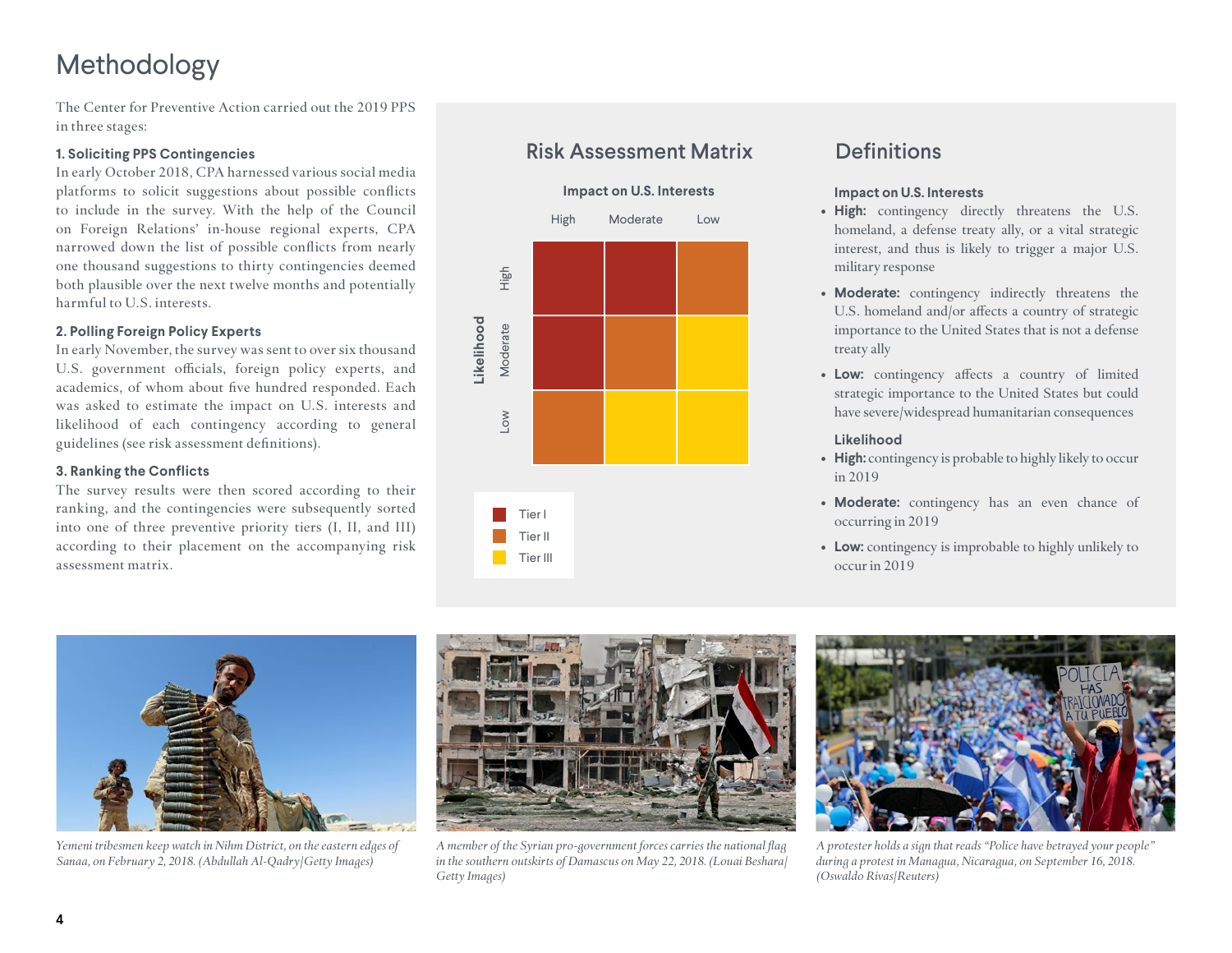## 2019 Findings

Major takeaways from this year's survey results include the following:

- The threat of a highly disruptive cyberattack on U.S. critical infrastructure and networks was the top-ranked homeland security–related contingency for 2019, though the possibility of a mass casualty terrorist attack remains a persistent concern.
- Despite increasing apprehension over the growing geopolitical rivalry and potential for conflict between the United States and China, only one contingency—an armed confrontation in the South China Sea—was considered a Tier I priority. The possibility of a similar confrontation in the East China Sea involving China and Japan, which had been a high priority in recent surveys, was considered unlikely in 2019, and thus was not included. For the first time, however, a U.S.-China crisis over Taiwan was included in the survey and ranked as a Tier II concern.
- Anxiety over a possible U.S.-Russia confrontation did not increase in this year's survey. While two Tier I priorities–– a cyberattack on the United States and violent reimposition of government control in Syria––could conceivably lead to such a crisis, the contingencies most clearly involving Russia in eastern Europe are considered Tier II priorities.
- Potential crises in the Middle East and North Africa generated more concern than those in any other region. Eight such contingencies were included in this year's survey, of which three were considered Tier I priorities. In contrast, concern over the outlook for South Asia has diminished. While



*An elite Rapid Intervention Battalion member walks past a burnt car in Buea, Cameroon, on October 4, 2018. (Zohra Bensemra/Reuters)*

increased violence and instability in Afghanistan remains a Tier I priority, fear of a new India-Pakistan military confrontation changed from a Tier II to a Tier III concern, and a potential China-India crisis over disputed territories was ranked a Tier III priority. Potential political instability in Pakistan, which had been a persistent concern in previous years, was not identified as a significant risk in the crowdsourcing phase and thus was not included in this year's survey.

• For the first time since the survey began, three contingencies in Central and South America were assessed, and the ongoing crisis in Venezuela was ranked a Tier I concern. Potential civil unrest in Brazil was also featured among the crises suggested by respondents.

In keeping with the past practice of identifying how the results of the 2019 PPS differed from previous years, it is also important to acknowledge that of the thirty contingencies identified, twenty-six were considered risks in 2018. However, several findings from this year's survey stand out:

*Two new contingencies emerged as Tier I priorities.* As noted above, worsening conditions in Venezuela and increasing refugee flows to neighboring countries became a top concern this year. The ongoing humanitarian crisis in Yemen was also ranked in the Tier I category. Both contingencies were ranked as Tier II contingencies last year.

*Four new contingencies appeared in this year's survey.* Based on the initial crowdsourcing, four new contingencies were selected for assessment: worsening civil conflict in Cameroon, a new military confrontation between China and India, political violence and instability in Nicaragua, and a crisis between the United States and China over Taiwan.

*The priority rankings of four contingencies were downgraded for 2019.* In addition to the changed ranking of an India-Pakistan confrontation, a North Atlantic Treaty Organization (NATO)- Russia conflict received a lower priority ranking this year, from Tier I to Tier II. Violence in Myanmar and al-Shabab attacks in Somalia also changed from Tier II to Tier III concerns.

*Three contingencies have evolved significantly since last year's survey.* While concerns over political instability in Iraq remain, fears of a serious escalation of conflict between Iraqi security forces and armed Kurdish groups have diminished. On the Korean Peninsula, the biggest anxiety in 2018 was that the United States would go to war with North Korea over its nuclear weapon and ballistic missile programs. That prospect has been significantly reduced but apprehensions remain that tensions could again ratchet up if ongoing denuclearization efforts break down. Lastly, after a brutal crackdown and exodus of Muslim Rohingyas from Myanmar in 2017, concern now revolves around the possibility of continued violence and tensions about how and whether refugees return.

*Four contingencies assessed last year were not included for 2019.*  Besides instability within Pakistan and the possibility of an armed confrontation in the East China Sea, intensified violence and political instability in the Sahel and growing political instability and violence in Kenya were not identified as significant concerns in the crowdsourcing phase and thus were dropped from the 2019 survey.

### Other Noted Concerns

Although the survey was limited to thirty contingencies, government officials and foreign policy experts had the opportunity to suggest additional potential crises that they believe warrant attention. The following were the most commonly cited:

- political instability in the European Union because of, among other things, continuing populist and anti-immigrant sentiments as well as a disruptive exit by the United Kingdom
- internal instability in Saudi Arabia following an international outcry over the death of Saudi journalist Jamal Khashoggi and scrutiny of the regime's campaign in Yemen
- internal instability in Iran due to the death of Supreme Leader Ali Khamenei, dissatisfaction with the regime, and/or increasing economic sanctions from the West
- civil unrest in Brazil that could create regional spillover effects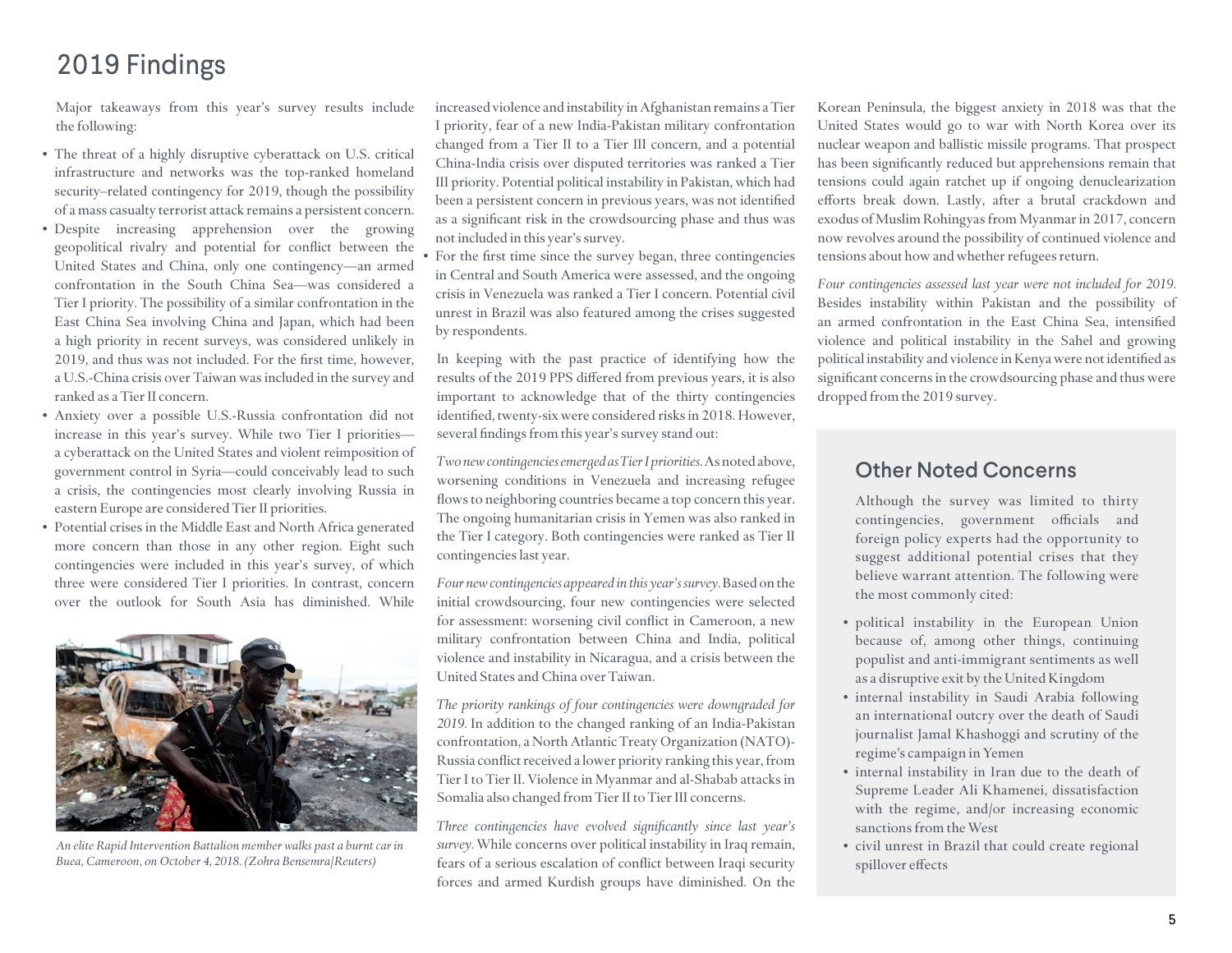

#### **Impact: High Likelihood: Moderate**

- A highly disruptive cyberattack on **U.S. critical infrastructure and networks**
- Renewed tensions on the **Korean Peninsula** following a collapse of the denuclearization negotiations
- An armed confrontation between **Iran** and the **United States** or one of its allies over Iran's involvement in regional conflicts and support of militant proxy groups
- An armed confrontation over disputed maritime areas in the **South China Sea** between China and one or more Southeast Asian claimants (Brunei, Malaysia, Philippines, Taiwan, and Vietnam)
- A mass casualty terrorist attack on the **U.S. homeland** or a treaty ally by either (a) foreign or homegrown terrorist(s)

#### **Impact: Moderate Likelihood: High**

- Continued violent reimposition of government control in **Syria** leading to further civilian casualties and heightened tensions among external parties to the conflict
- Deepening economic crisis and political instability in **Venezuela** leading to violent civil unrest and increased refugee outflows
- Worsening of the humanitarian crisis in **Yemen**, exacerbated by ongoing foreign intervention in the civil war
- Increased violence and instability in **Afghanistan** resulting from the Taliban insurgency and potential government collapse

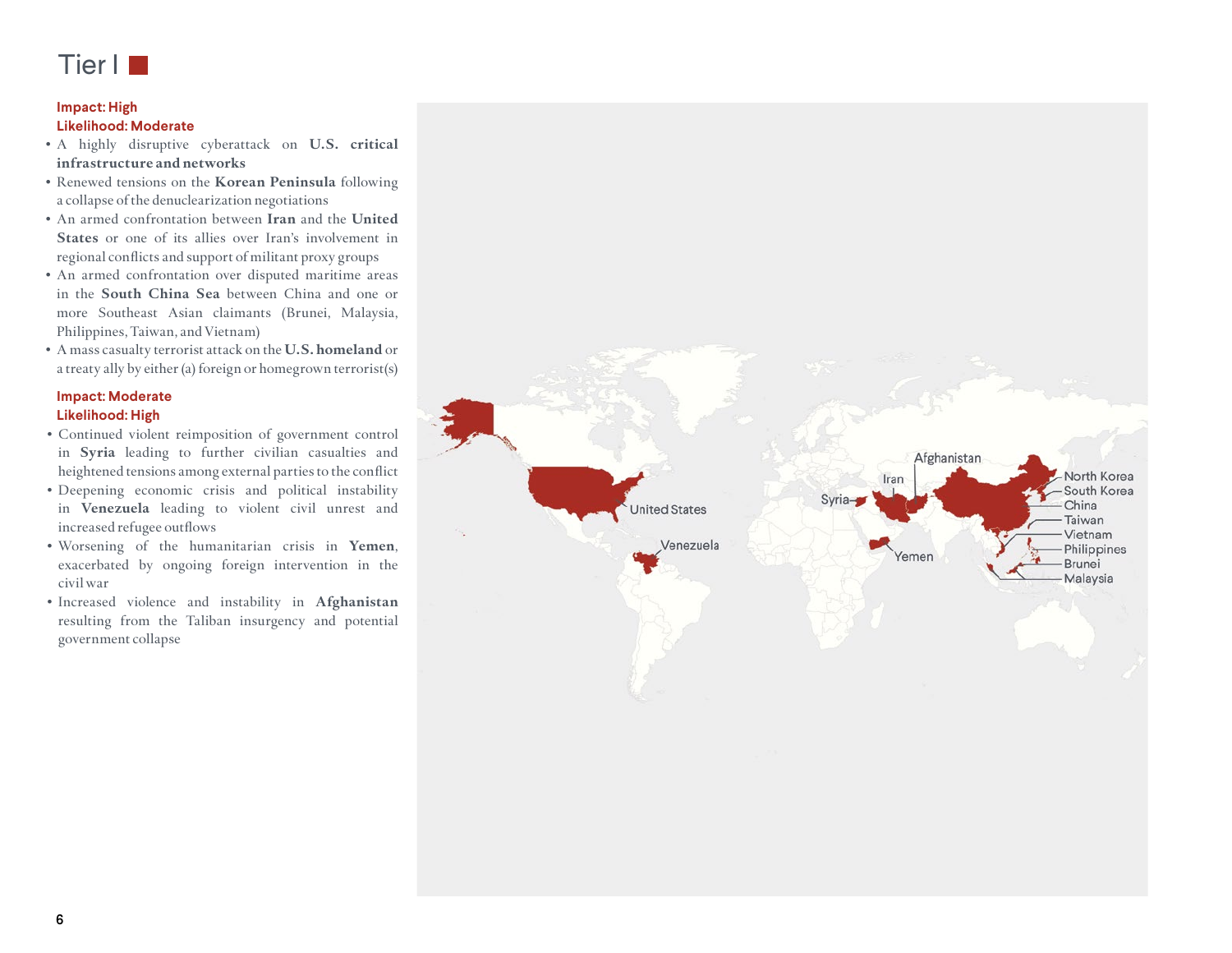

#### **Impact: High Likelihood: Low**

- A deliberate or unintended military confrontation between **Russia** and **NATO** members, stemming from assertive Russian behavior in eastern Europe
- A crisis between the **United States** and **China** over **Taiwan**, as a result of China's intensifying political and economic pressure campaign ahead of Taiwan's elections in 2020

#### **Impact: Moderate Likelihood: Moderate**

- Intensified clashes between **Israel** and **Iranian-backed forces**, including Hezbollah, in Lebanon and/or Syria
- Intensification of organized crime–related violence in **Mexico**
- Increasing political instability in **Iraq** exacerbated by underlying sectarian tensions
- Increased fighting in eastern **Ukraine** between Russian-backed militias and Ukrainian security forces
- Heightened tensions between **Israelis** and **Palestinians** leading to attacks against civilians, widespread protests, and armed confrontations
- Political violence and instability in **Nicaragua** worsening the migration crisis in Central America
- Escalation of violence between **Turkey** and various **Kurdish armed groups** within Turkey and in neighboring countries

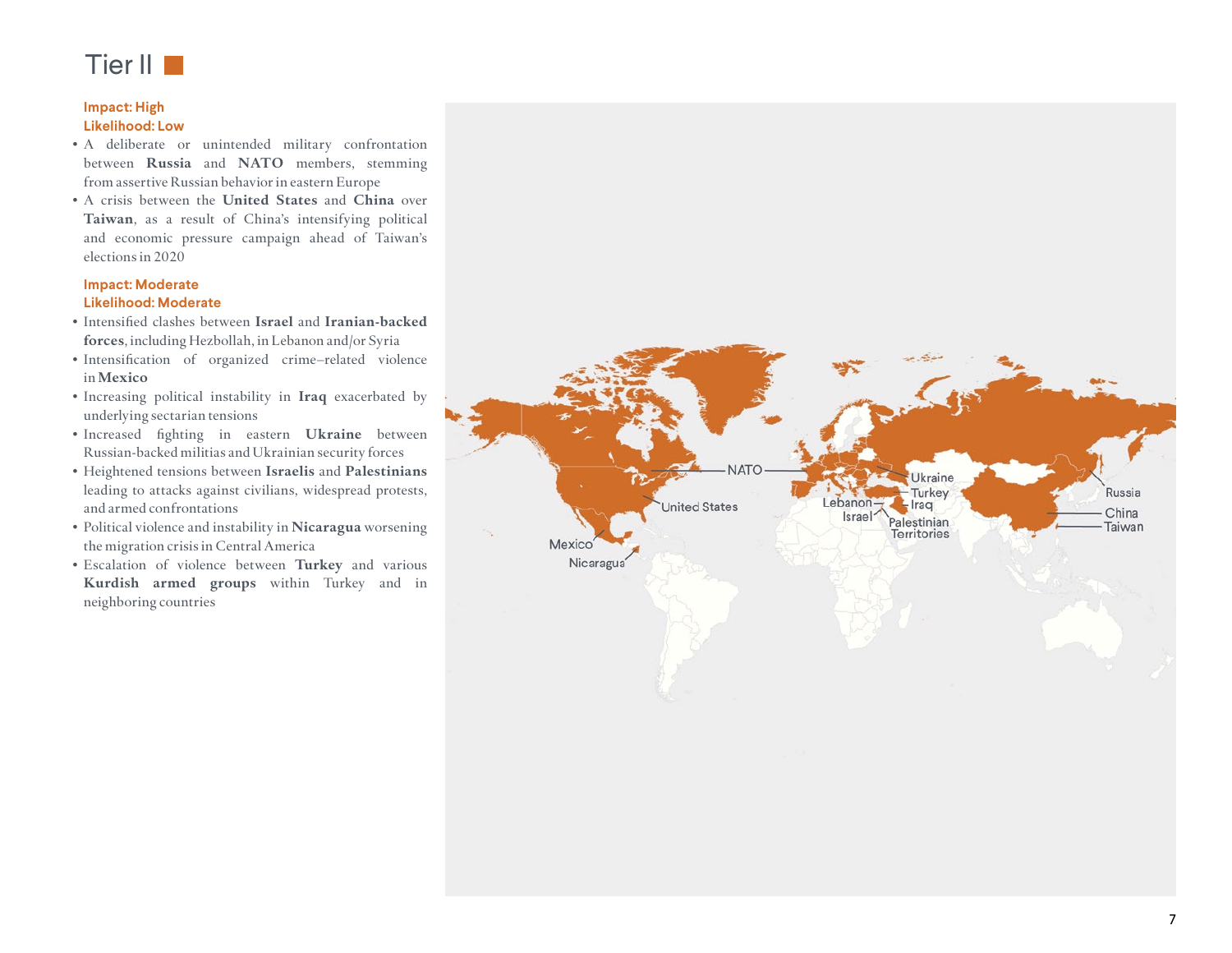## Tier III

#### **Impact: Moderate Likelihood: Low**

- A severe **India-Pakistan** military confrontation triggered by a major terrorist attack or heightened unrest in Indianadministered Kashmir
- A new military confrontation between **China** and **India** over disputed border territories

#### **Impact: Low Likelihood: Moderate**

- Escalating violence between rival governing groups in **Libya** and a breakdown of the internationally brokered peace process
- Violence and political instability around national and state elections in **Nigeria**, exacerbated by conflicts in the Delta region and Middle Belt, and with Boko Haram in the northeast
- Increasing al-Shabab attacks in **Somalia** and neighboring countries
- Growing political instability and violence in the **Democratic Republic of Congo**, resulting in continued forced displacement and destabilizing effects on neighboring countries
- Continued violence against Muslim Rohingyas in **Myanmar** by government security forces and increased tensions surrounding the repatriation of refugees from Bangladesh
- Renewed fighting in **South Sudan** and a breakdown of the peace agreement, leading to further displacement of refugees to neighboring countries
- An escalation of sectarian violence in the **Central African Republic**, resulting in continued forced displacement and destabilizing effects on neighboring countries
- Escalating violence and instability in **Zimbabwe** following the contested 2018 presidential elections and continuing economic crisis
- Worsening civil conflict in **Cameroon** between security forces and fighters from the Anglophone separatist movement

#### **Impact: Low Likelihood: Low**

• Escalating tensions and/or extremist violence in the **Balkans**—Albania, Bosnia and Herzegovina, Croatia, Kosovo, Macedonia, Montenegro, and Serbia—resulting in political instability and armed clashes

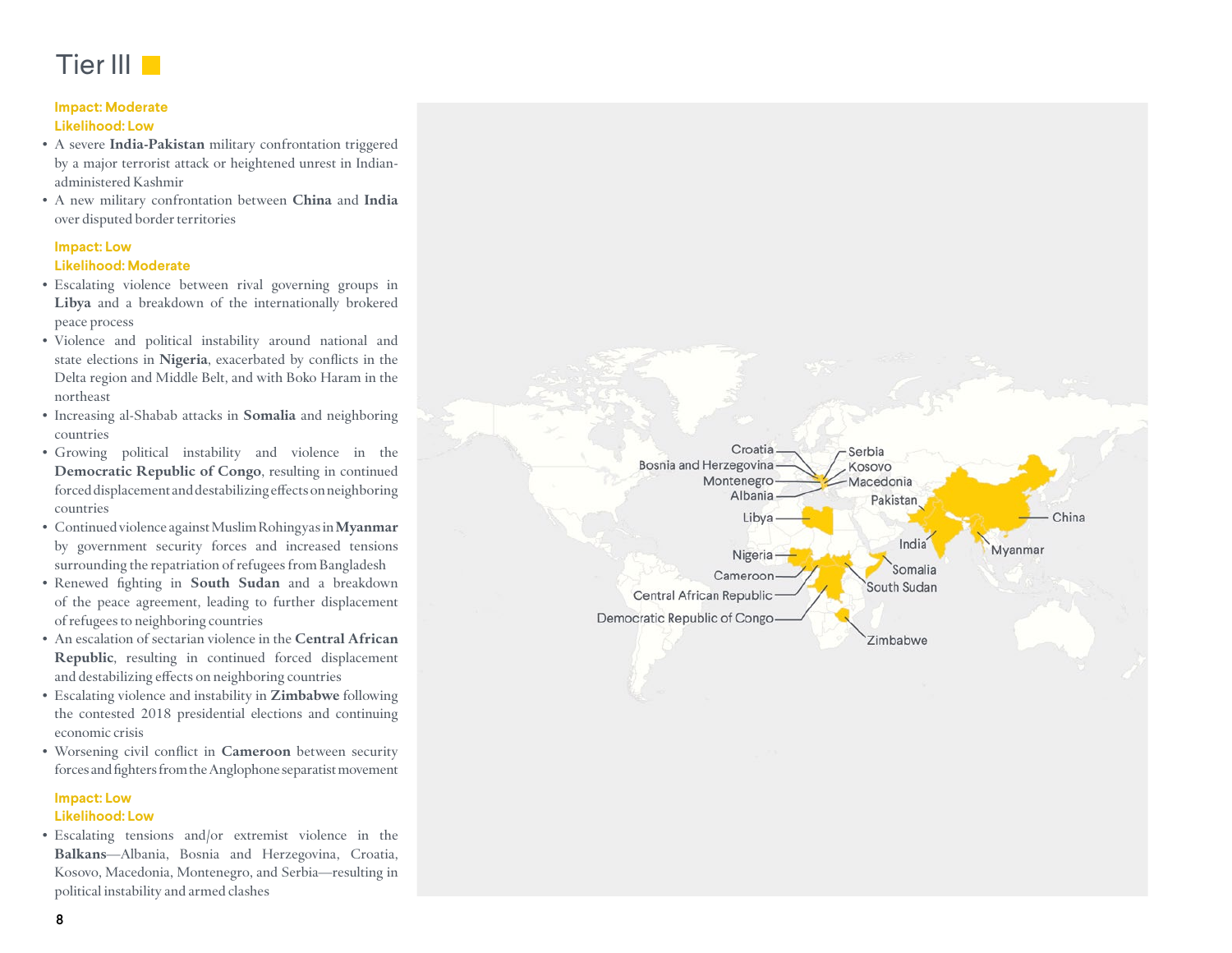## About the Center for Preventive Action

The Center for Preventive Action (CPA) seeks to help prevent, defuse, or resolve deadly conflicts around the world and to expand the body of knowledge on conflict prevention. It does so by creating a forum in which representatives of governments, international organizations, nongovernmental organizations, corporations, and civil society can gather to develop operational and timely strategies for promoting peace in specific conflict situations. The center focuses on conflicts in countries or regions that affect U.S. interests, but may be otherwise overlooked; where prevention appears possible; and when the resources of the Council on Foreign Relations can make a difference. The center does this by:

- *• Issuing regular reports* to evaluate and respond rapidly to developing sources of instability and formulate timely, concrete policy recommendations that the U.S. government, international community, and local actors can use to limit the potential for deadly violence.
- *• Engaging the U.S. government and news media* in conflict prevention efforts. CPA staff members meet with administration officials and members of Congress to brief on CPA's findings and recommendations, facilitate contacts between U.S. officials and important local and external actors, and raise awareness among journalists of potential flashpoints around the globe.
- *• Building networks with international organizations and institutions* to complement and leverage the Council's established influence in the U.S. policy arena and increase the impact of CPA's recommendations*.*
- *Providing a source of expertise on conflict prevention* to include research, case studies, and lessons learned from past conflicts that policymakers and private citizens can use to prevent or mitigate future deadly conflicts.

For more information, to sign up for the CPA Newsletter, to subscribe to our blog *Strength Through Peace*, or to access the Center for Preventive Action's latest work, please visit our website at [cfr.org/programs/center-preventive-action o](http://cfr.org/programs/center-preventive-action)r follow us on Twitte[r @CFR\\_CPA.](https://twitter.com/CFR_CPA)

## About the Council on Foreign Relations

The Council on Foreign Relations (CFR) is an independent, nonpartisan membership organization, think tank, and publisher dedicated to being a resource for its members, government officials, business executives, journalists, educators and students, civic and religious leaders, and other interested citizens in order to help them better understand the world and the foreign policy choices facing the United States and other countries.

The Council on Foreign Relations takes no institutional positions on policy issues and has no affiliation with the U.S. government. All views expressed in its publications and on its website are the sole responsibility of the author or authors.

For further information about CFR or this publication, please write to the Council on Foreign Relations, 58 East 68th Street, New York, NY 10065, or call Communications at 212.434.9888. Visit CFR's website, [cfr.org.](http://cfr.org)